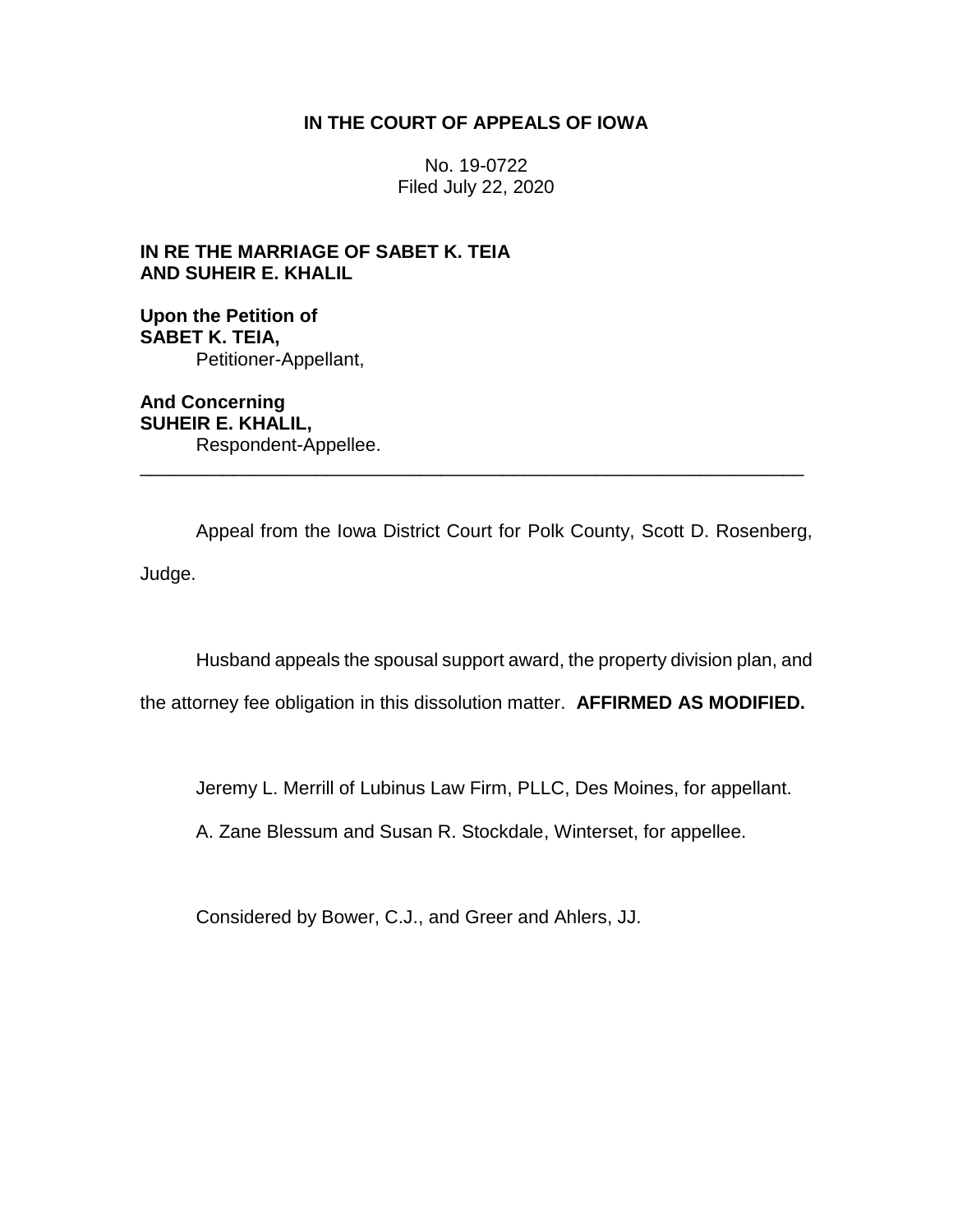# **GREER, Judge.**

After the district court awarded Suheir Khalil spousal support and a property settlement, her husband, Sabet Teia, appealed asserting the awards were inequitable. We affirm the award as modified in this opinion and award Suheir appellate attorney fees.

### **I. Background Facts and Proceedings.**

Sabet was born in 1974 and Suheir in 1982. The parties married in June 2002 in Sudan. The couple immigrated to the United States in 2004 under refugee status. All of Sabet's high school education was in Sudan, and he attended a community college trucking program after immigrating to this country. Suheir's education ended with the completion of fifth grade in Sudan. She has no specialized training. Sabet filed for dissolution of the marriage in October 2017, when he moved out of the family home.<sup>1</sup> They bought the home on contract in 2012. Before the separation, Sabet paid the contract payment, the house insurance, the real estate taxes, and the utilities. When he left the home, he stopped all payments towards these obligations. Without the help Sabet provided, Suheir failed to make the contract payments and she was evicted from the home during the forfeiture process. The home reverted to the contract holders. Now both parties live in rental units.

With no home equity to divide, the main assets accumulated during the marriage are the semi-trucks bought for Sabet's over-the-road trucking job and the parties' personal vehicles. The district court awarded Sabet all of these work

<sup>&</sup>lt;sup>1</sup> The parties have no children.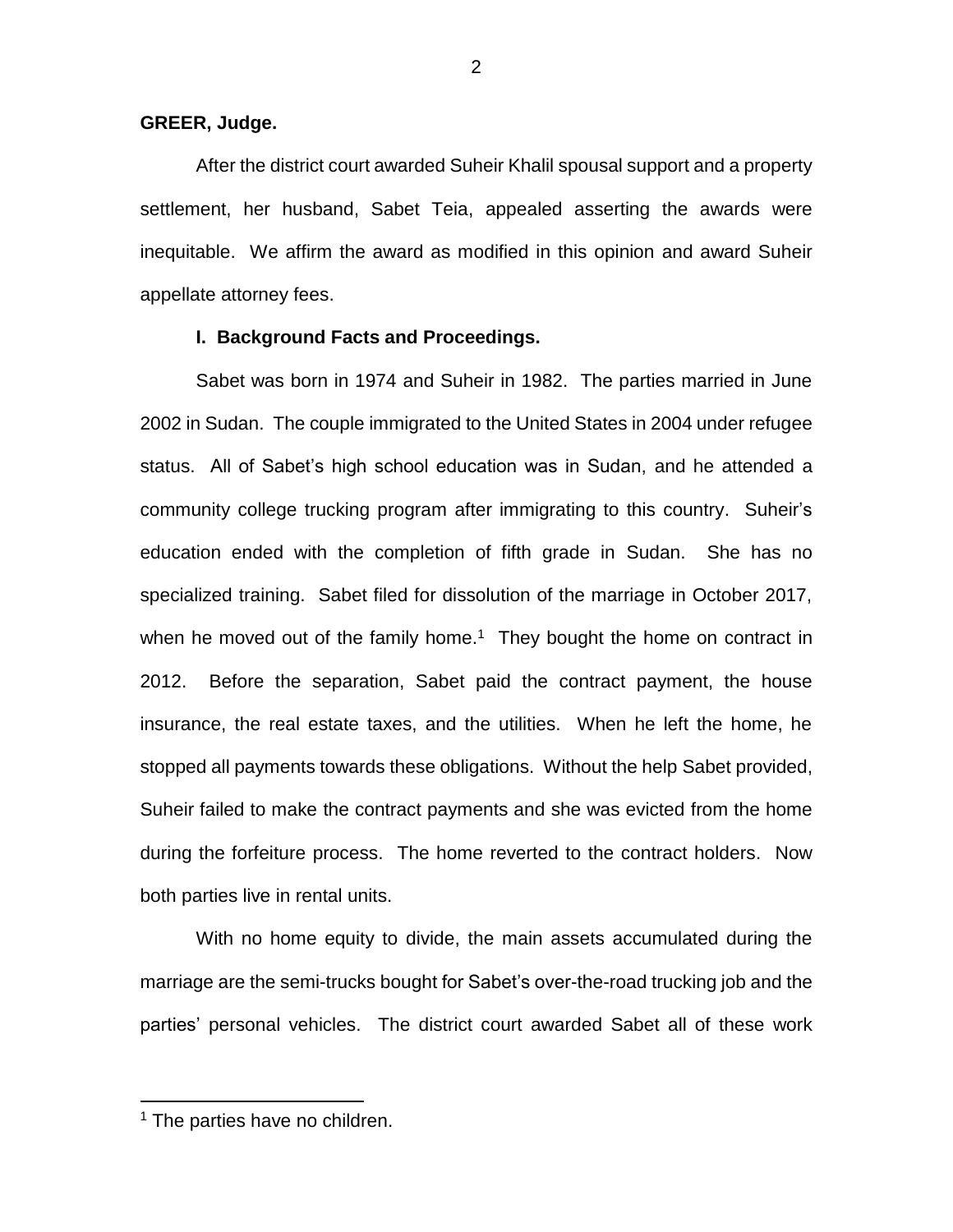vehicles and three personal vehicles. The record is unclear about the history of all the vehicles but one semi-truck was bought after separation. And, after separation, Suheir bought a 2005 Lexus and currently makes payments of \$180 per month toward that purchase. She received that vehicle along with the undisclosed debt.<sup>2</sup> Each party was awarded their personal possessions and any accounts held in his or her name in the dissolution order.

After a trial, the district court required Sabet to pay Suheir spousal support of \$1000 per month for sixty months and a cash settlement of \$8350 to equalize the disparity of assets between the parties. The court ordered Sabet to pay \$6050 towards Suheir's attorney fees.

Sabet appeals. Suheir requests payment for her appellate attorney fees of  $$700.<sup>3</sup>$ 

# **II. Standard of Review.**

A trial involving the dissolution of a marriage is an equitable proceeding. Iowa Code § 598.3 (2017). As a result, our review is de novo. Iowa R. App. P. 6.907; *In re Marriage of Schenkelberg*, 824 N.W.2d 481, 484 (Iowa 2012). While we give weight to the factual determinations made by the district court; its findings are not binding upon us. Iowa R. App. P. 6.904(3)(g).

When we review questions of spousal support, in our de novo review, we still "accord the trial court considerable latitude." *In re Marriage of Olson*, 705 N.W.2d 312, 315 (Iowa 2005) (quoting *In re Marriage of Spiegel*, 553 N.W.2d 309,

 $2$  Suheir did not list this vehicle on her financial affidavit and testified she paid "7000 something" with a down payment of \$3000.

<sup>&</sup>lt;sup>3</sup> Appellate counsel filed a detailed affidavit of fees.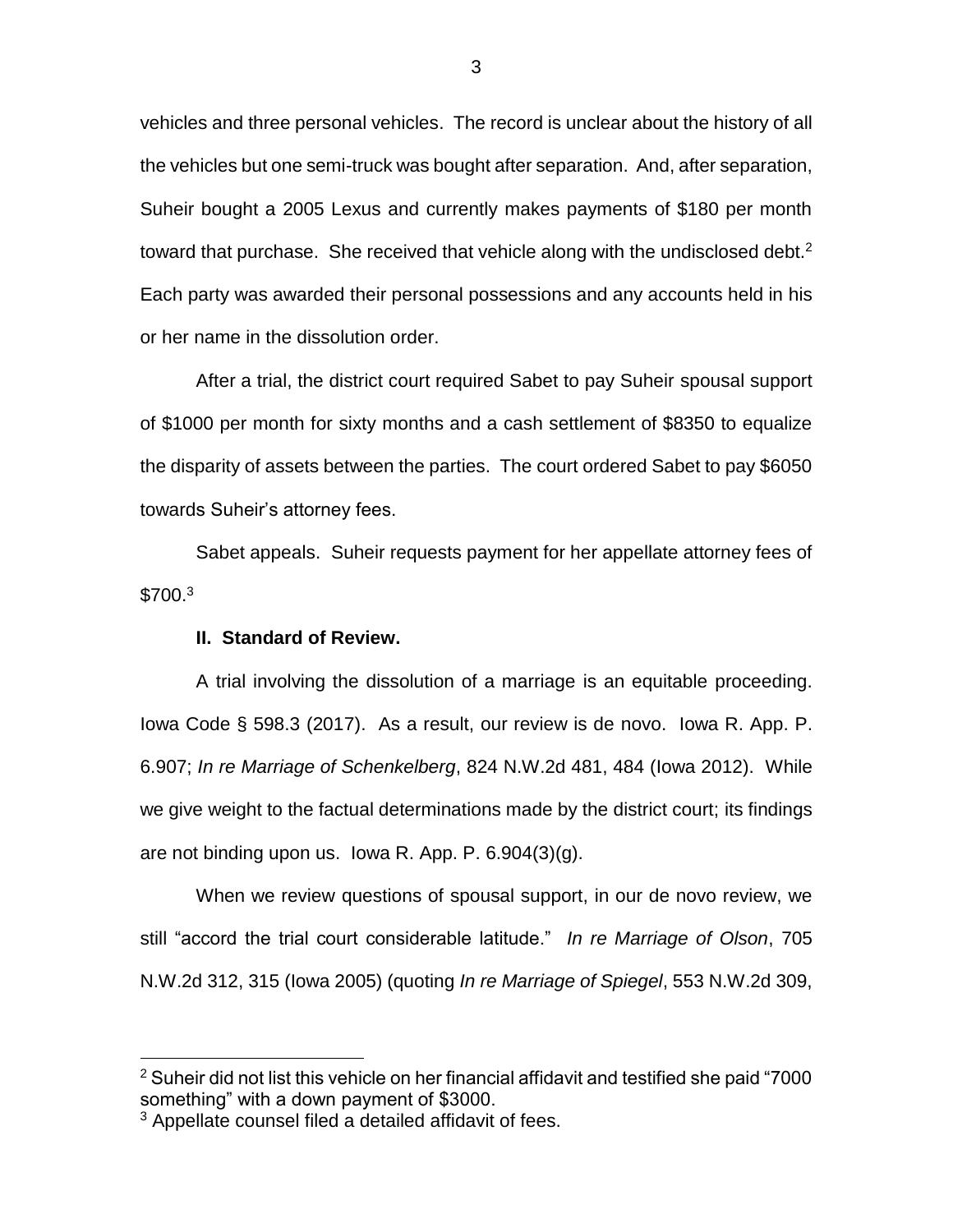319 (Iowa 1996)); *see also Schenkelberg*, 824 N.W.2d at 486. And we will disturb the trial court's findings "only when there has been a failure to do equity." *Olson*, 705 N.W.2d at 315 (quoting *Spiegel*, 553 N.W.2d at 319).

"Although our review is de novo, we will defer to the trial court when valuations are accompanied with supporting credibility findings or corroborating evidence." *In re Marriage of Vieth*, 591 N.W.2d 639, 640 (Iowa Ct. App. 1999); *see also In re Marriage of Hansen*, 733 N.W.2d 683, 703 (Iowa 2007). "Ordinarily, a trial court's valuation will not be disturbed when it is within the range of permissible evidence." *Hansen*, 733 N.W.2d at 703.

#### **III. Discussion.**

Because Sabet challenges the economic provisions of the decree, we note that courts consider spousal support and property divisions together in evaluating their individual sufficiency. *In re Marriage of Callenius*, 309 N.W.2d 510, 513–14 (Iowa 1981). We do the same.

**A. Spousal Support.** Spousal support is a discretionary award dependent on each party's earning capacity and present standard of living, as well as the ability to pay and the relative need for support. *See Olson*, 705 N.W.2d at 315– 16. "Spousal support 'is not an absolute right, and an award thereof depends upon the circumstances of a particular case.'" *Schenkelberg*, 824 N.W.2d at 486 (citation omitted). The factors listed in Iowa Code section 598.21A(1) guide our review of a request for spousal support and we:

may grant an order requiring support payments . . . for a limited or indefinite length of time after considering all of the following:

a. The length of the marriage.

b. The age and physical and emotional health of the parties.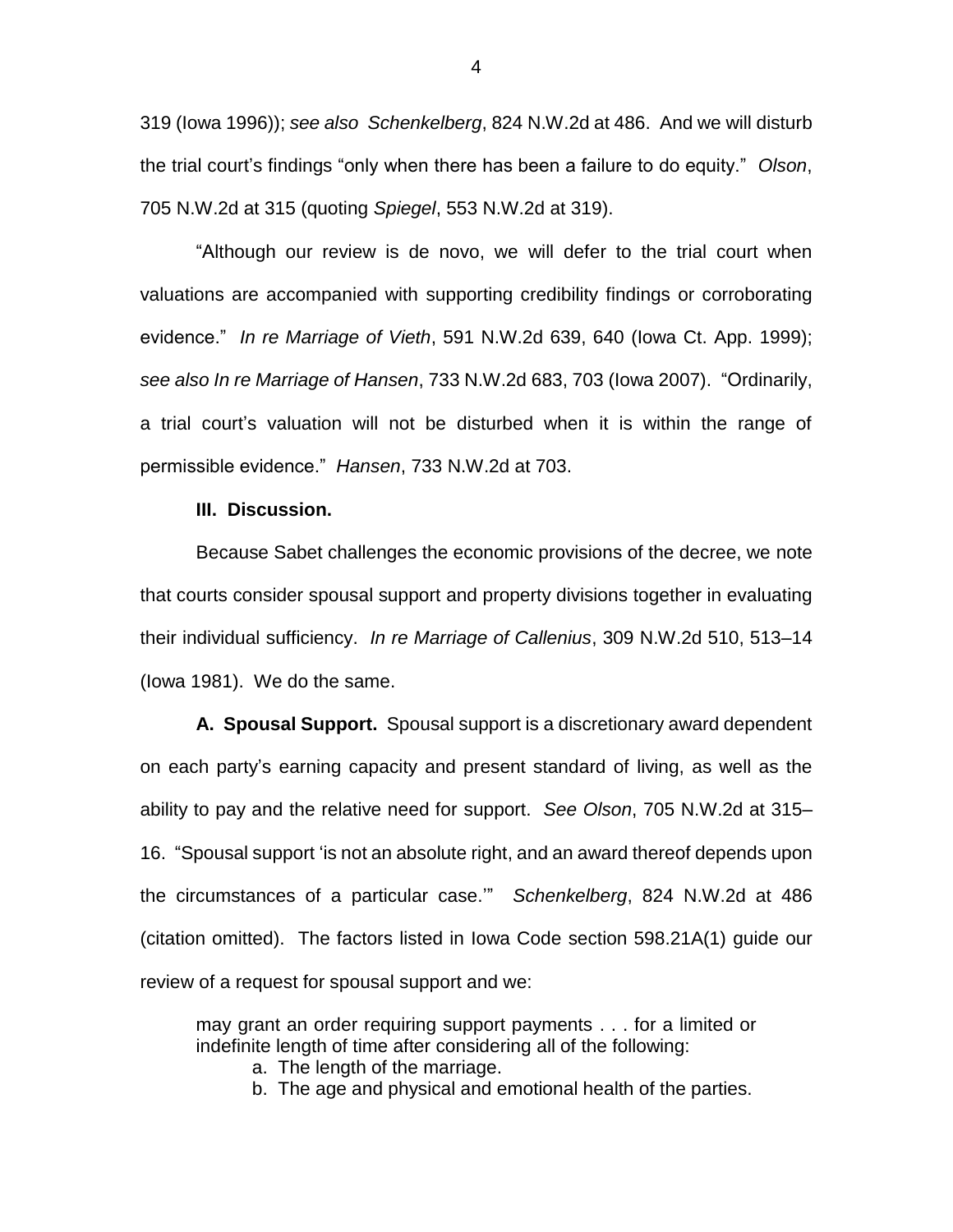c. The distribution of property made pursuant to section 598.21.

d. The educational level of each party at the time of marriage and at the time the action is commenced.

e. The earning capacity of the party seeking maintenance, including educational background, training, employment skills, work experience, length of absence from the job market, responsibilities for children under either an award of custody or physical care, and the time and expense necessary to acquire sufficient education or training to enable the party to find appropriate employment.

f. The feasibility of the party seeking maintenance becoming self-supporting at a standard of living reasonably comparable to that enjoyed during the marriage, and the length of time necessary to achieve this goal.

g. The tax consequences to each party.

h. Any mutual agreement made by the parties concerning financial or service contributions by one party with the expectation of future reciprocation or compensation by the other party.

i. The provisions of an antenuptial agreement.

j. Other factors the court may determine to be relevant in an individual case.

Plugging in the first statutory factor, we note this marriage lasted for approximately sixteen years. Next, neither person has health issues. Both are still in their income-producing years. While Suheir's educational level might be limiting, she maintains an income stream of over \$20,000 per year. After community college, Sabet's gross trucking income over the years ranged from \$95,260 to \$198,683. The district court noted that Sabet's income allowed the couple to purchase a home and helped maintain the parties' married lifestyle. And while Suheir could have remained in the family home paying the \$494 monthly payment instead of her \$670 rental payment, when Sabet moved, he left and stopped paying the house-related expenses he had paid before separation. It was not lost on the court that because Sabet offered no help with the home expenses, no payments were made and the home contract was forfeited.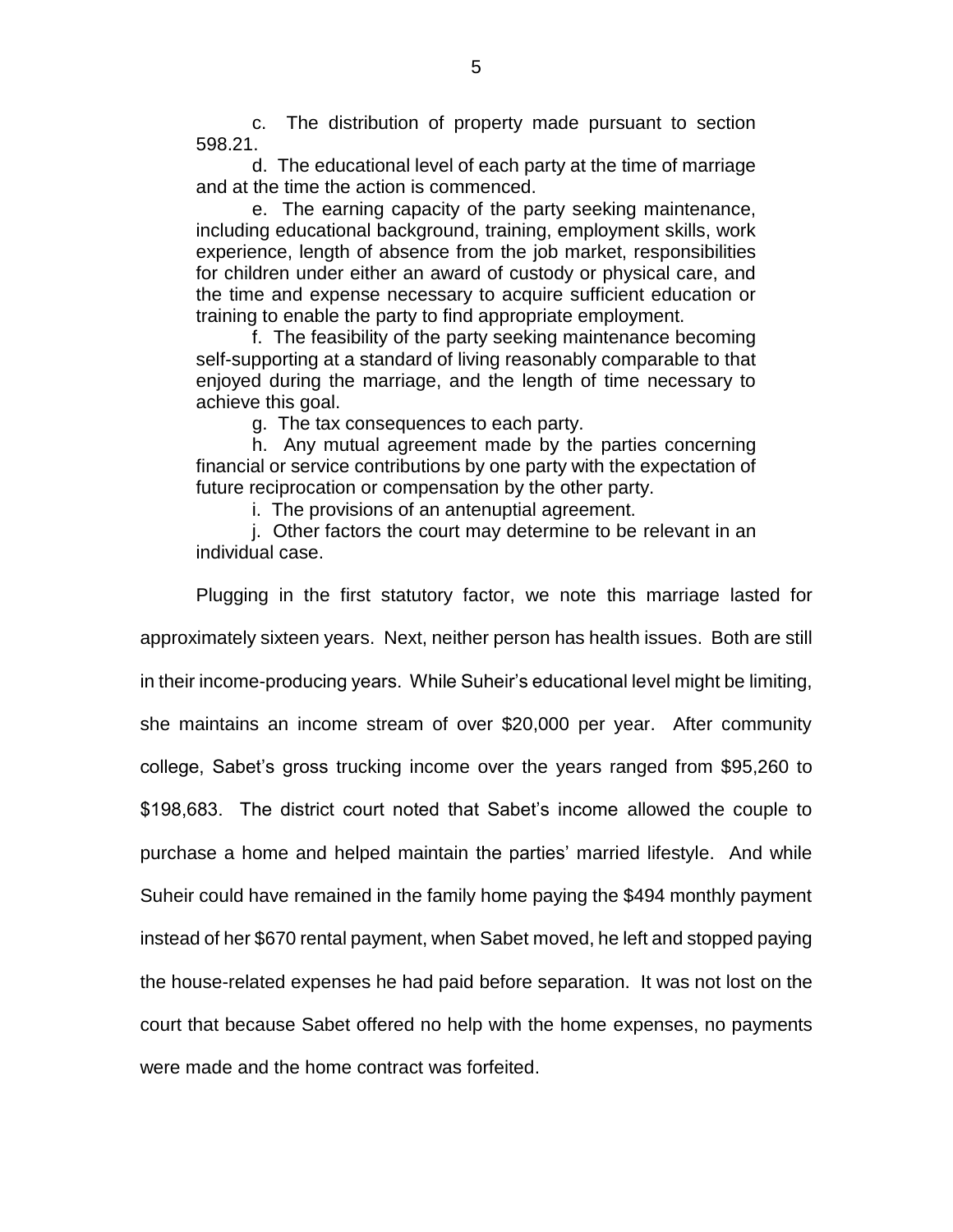After noting Sabet's "remarkably larger" income, the district court ordered monthly spousal support payments of \$1000 for five years to Suheir. In the analysis, the district court characterized the case as warranting elements of traditional and transitional spousal support. *See In re Marriage of Gust*, 858 N.W.2d 402, 408 (Iowa 2015) (noting "cases applying the statute have identified three kinds of support: traditional, rehabilitative, and reimbursement"); *In re Marriage of Smith*, 573 N.W.2d 924, 926–28 (Iowa 1998) (applying a three-year award of spousal support to offer short-term assistance in the transition from married to single status). And with her limited earnings, Suheir established the need for support. The question is Sabet's ability to pay.

That being said, the calculation of net income available to Sabet is our challenge. In his trucking venture, Sabet operates as an independent contractor with no benefits. He argues the district court failed to consider his net income and instead used his gross income to calculate spousal support. If calculated correctly, Sabet opines the disparity in their incomes is slight. *See In re Marriage of Geil*, 509 N.W.2d 738, 742 (Iowa 1993) (noting that in a marriage of long duration alimony is appropriate "especially where the disparity in earning capacity has been great").

The tax returns for 2012 through 2017<sup>4</sup> produced at trial detail Sabet's claimed expenses necessary to operate his truck. Sabet testified he pays all fuel expenses and deducts those from his earnings. But in examining other deductions, the district court determined that some expenses taken were

<sup>4</sup> Beginning in 2007, the parties filed their tax returns as married filing separately.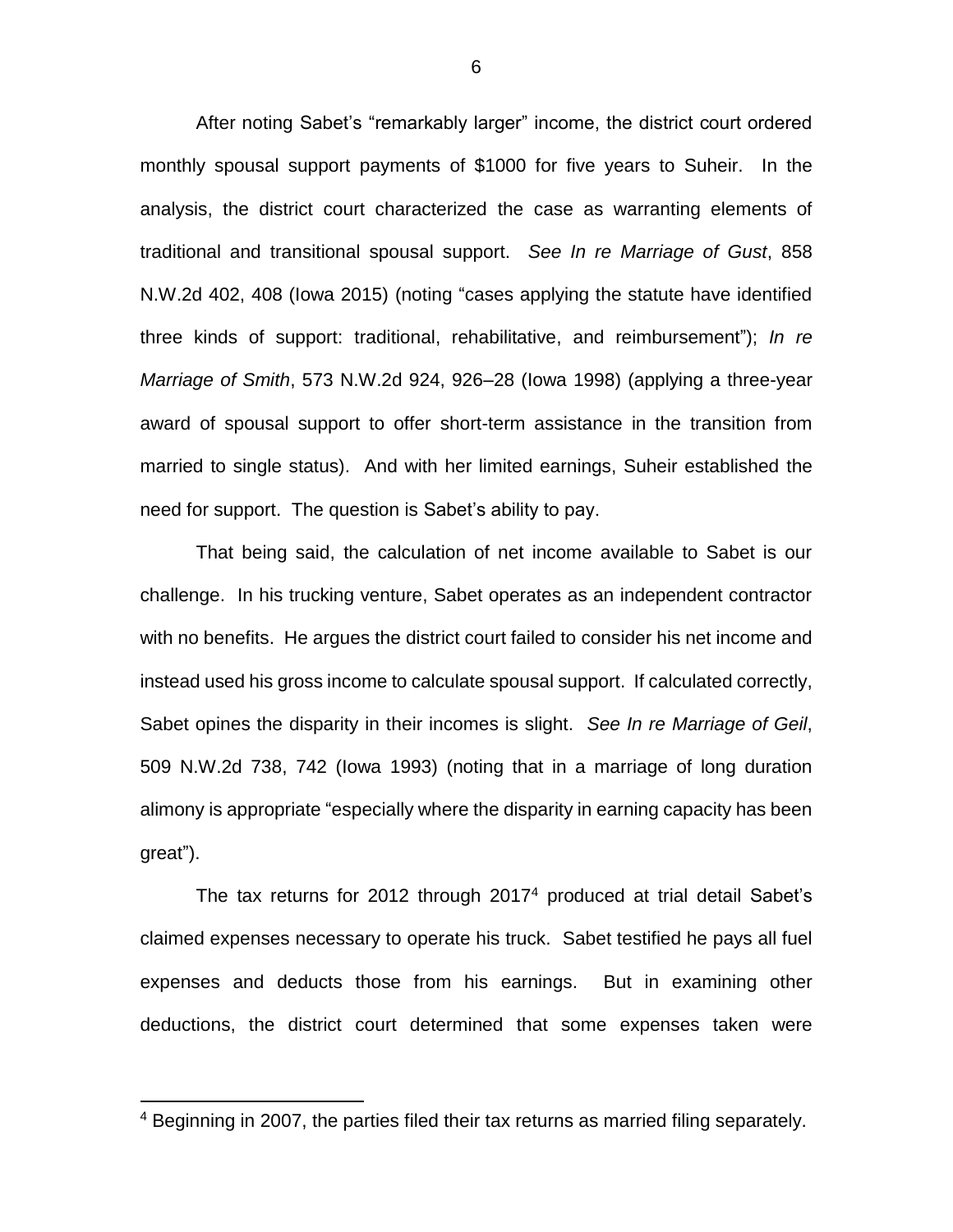excessive and that there was "no adequate and reasonable explanation for these large amounts." For example, in some years, expenses claimed were for advertising (\$9000), tools for the truck (\$6000), a computer and printers (\$4650) and other office expenses (\$9000). No one explained the need for thousands of dollars for advertising when Sabet trucked for the same company. And although Sabet bought tools, he testified he only drove the truck and did not repair it. *See In re Marriage of McKamey*, 522 N.W.2d 95, 99 (Iowa Ct. App. 1994) (concluding that district court properly increased self-employed husband's income by amounts "taken from the business for personal use but claimed as expenses on [the husband's] tax returns"). That said, Sabet did make the case that requirements of the job required legitimate expenditures. He explained that he needed to wear heavy work clothes and maintain certain truck cleaning and hygiene for his work. Plus he appropriately deducted a per diem meal expense.

Both parties related confusing details about the trucking operation. Suheir maintained Sabet's two semi-trucks both operated and that he had a plan to run both of them as a part of his business but in later testimony agreed with Sabet that the older semi-truck was non-functional. To continue to confuse matters, no one could explain why in 2016 and 2017 Sabet filed two schedule C forms with his tax returns. Likewise, in Sabet's separate banking records, several large cash withdrawals occurred without explanation of where the money went and the purpose for the withdrawals.<sup>5</sup> And Suheir argued that even with the large

<sup>&</sup>lt;sup>5</sup> Sabet argued he took cash from the business savings account to pay trucking expenses through his personal checking account, but he could not remember reasons for specific cash withdrawals.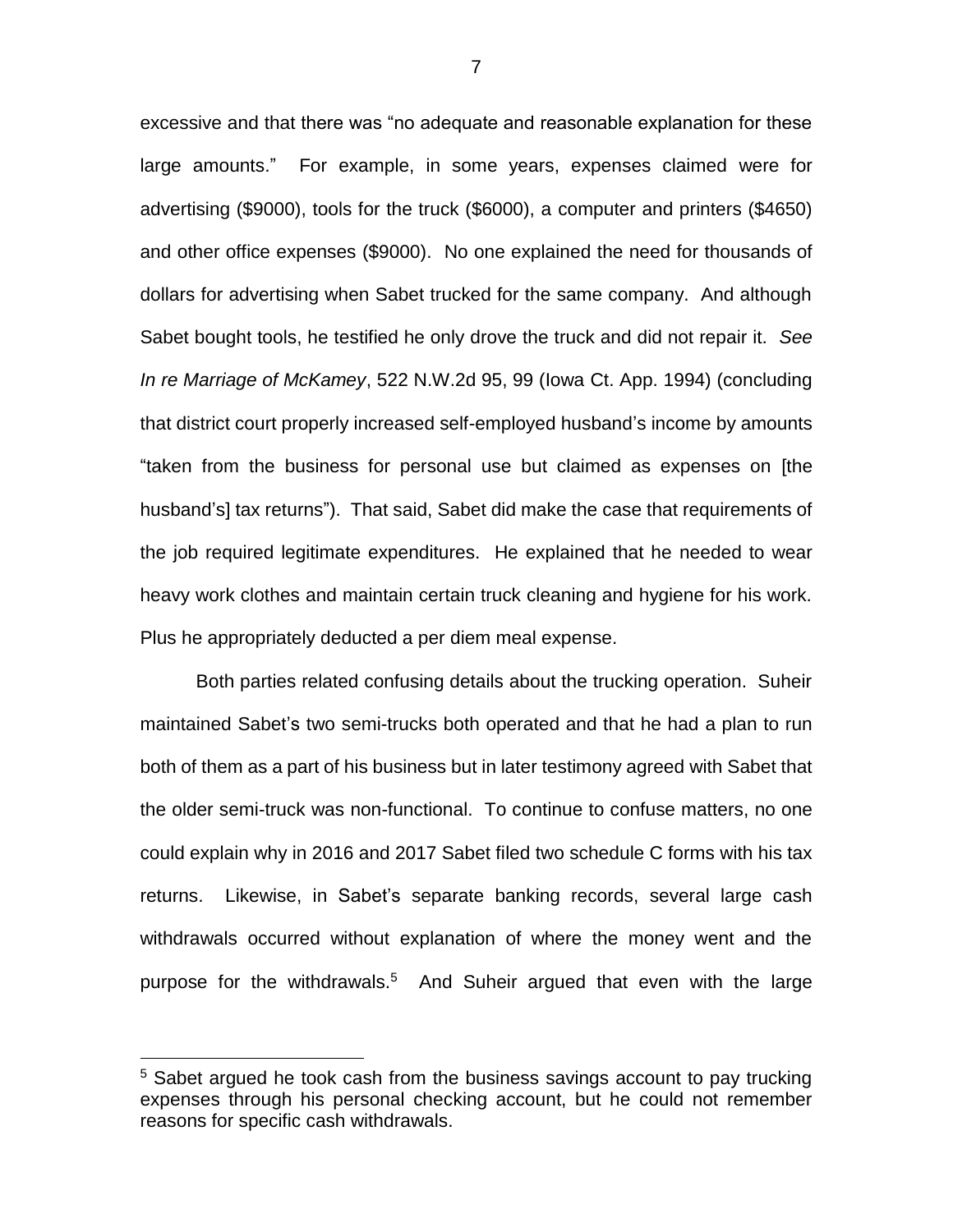deduction for fuel, Sabet netted \$2356 every two weeks from the operation. Sabet countered that he still had other deductions, such as maintenance expenses. To arrive at an actual net income figure for Sabet, we are hamstrung by the lack of clarity in the record. 6

So we turn to what evidence exists of trucking income and expenses as developed in this record. *See In re Marriage of Powell*, 474 N.W.2d 531, 534 (Iowa 1991) (stating we determine the parties' incomes based on "the most reliable evidence presented"). After reviewing the record and the tax returns provided, we determine that the business expenses for fuel represented the largest annual expense of the trucking business and that some other expenses were legitimate trucking deductions. *See In re Marriage of Gaer*, 476 N.W.2d 324, 327 (Iowa 1991) (addressing truck driver's net income by deducting business expenses and depreciation). We have applied the principles from the *Gaer* line of cases to alimony disputes. *See, e.g.*, *In re Marriage of Jenks*, No. 01-0018, 2002 WL 575574, at \*2 (Iowa Ct. App. Mar. 13, 2002). But, the district court observed the parties and concluded that Sabet offered insufficient support for the legitimacy of some larger expenses. *See Gaer*, 476 N.W.2d at 329 (finding "that *some* consideration must be given to business expenses reasonably necessary to maintain the business or occupation"). We give deference to the "gut feeling" of the trial court who carries the advantage of listening to and observing the parties while making its credibility findings. *See McKee v. Dicus*, 785 N.W.2d 733, 738 (Iowa Ct. App. 2010) (noting trial judges often develop a "gut feeling" about the

 $6$  The district court commented on Sabet's gross earnings, but did not drill down to the net income considered in formulating the spousal support award.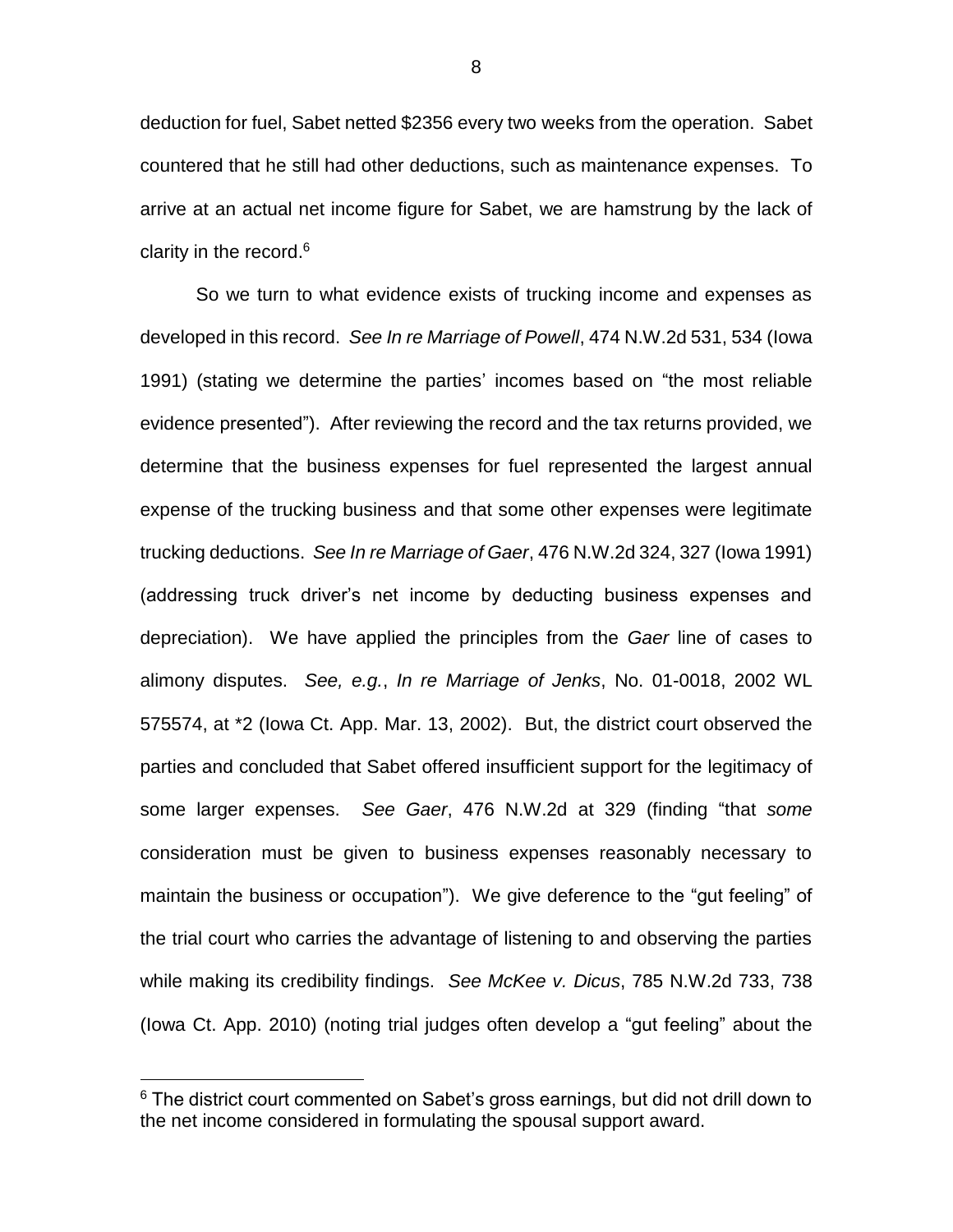result); *see also In re Marriage of Vrban*, 359 N.W.2d 420, 423 (Iowa 1984) (emphasizing that "[t]here is good reason for [appellate courts] to pay very close attention to the trial court's assessment of the credibility of witnesses").

So other than the expense items called out by the trial court, we do the math to arrive at Sabet's net income. Here, once the fuel expense and the other regular annual business expenses are deducted,<sup>7</sup> Sabet's net income stream has been:

| Year | Gross     | <b>Net</b>             |
|------|-----------|------------------------|
| 2012 | \$139,302 | \$47,970               |
| 2013 | \$169,408 | \$24,528               |
| 2014 | \$198,683 | $$42,930^8$            |
| 2015 | \$95,260  | $$(5493)^9$            |
| 2016 | \$173,521 | $$9108^{10}$           |
| 2017 | \$180,166 | \$15,508 <sup>11</sup> |

Then to arrive at a fair net income for Sabet, we average four years of net earnings (removing the highest income and lowest income years) and arrive at an average net income of \$21,518.50. *See In re Marriage of Knickerbocker*, 601 N.W.2d 48,

52 (Iowa 1999) (finding it was reasonable for court to average four years of income

for support calculation given the fluctuations in the husband's farm income).

As an hourly wage earner, Suheir's financial situation requires less analysis.

Since 2008, Suheir has worked for a food service company at Drake University.

<sup>&</sup>lt;sup>7</sup> We removed those expenses the district court noted as "unreasonably high," which were the advertising, tool, and office expenses.

<sup>&</sup>lt;sup>8</sup> The net income shown for 2014 does not allow for expenses for tools (\$6000) and office (\$3000).

<sup>&</sup>lt;sup>9</sup> The net income for 2015 does not allow for expenses for advertising (\$5600) and office (\$6750).

 $10$  The 2016 net income does not allow for expenses for advertising (\$7600), tools (\$1331), or office (\$8488).

<sup>&</sup>lt;sup>11</sup> The expenses for office (\$9150) and advertising (\$6200) are not deducted from the 2017 gross income.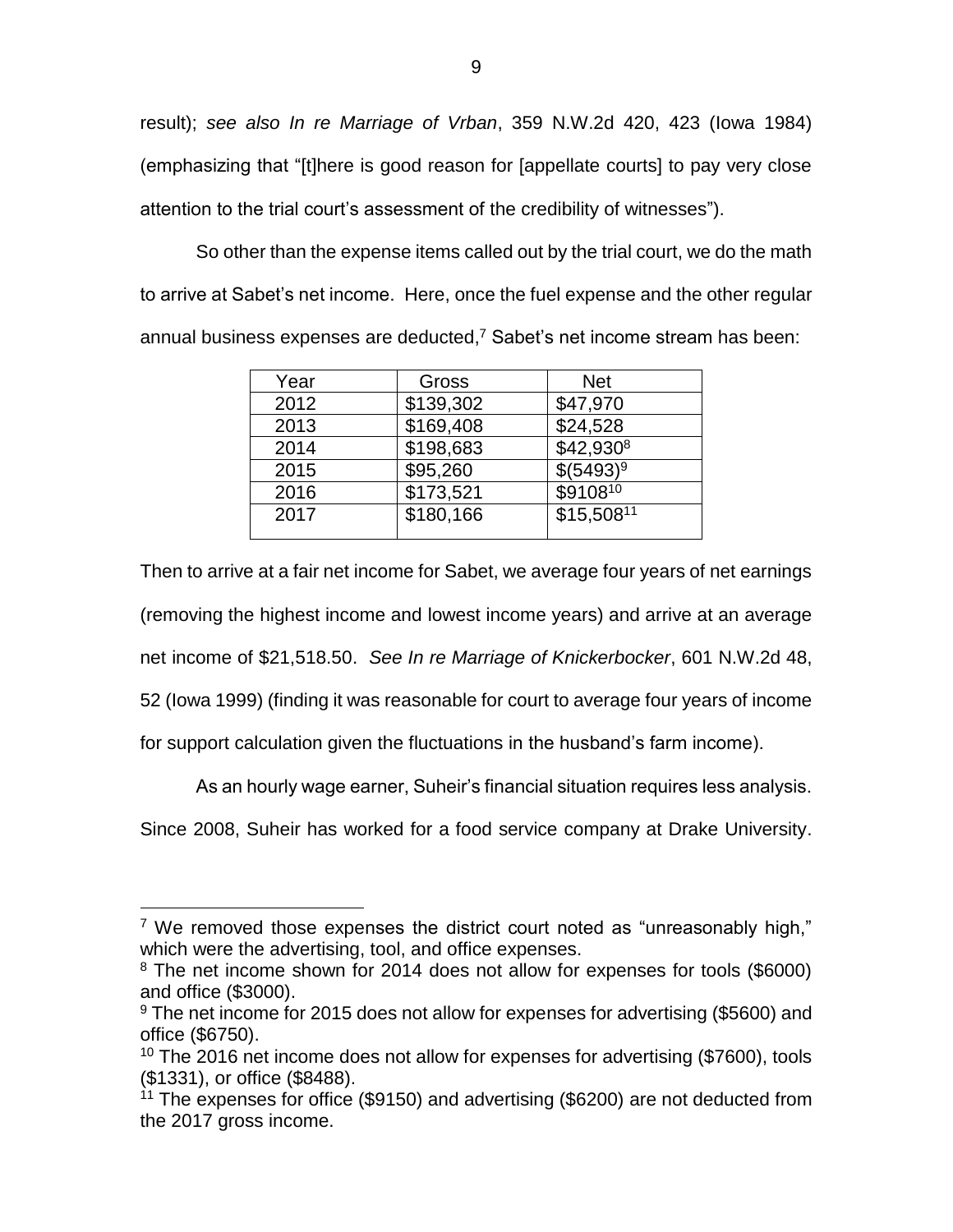During the nine months of the college school year, she works thirty-seven hours per work week. In the summer, the work slows and Suheir receives unemployment benefits. The company pays her \$13.35 per hour with health insurance available to her. The district court found her gross income ranged from \$17,000 to \$20,273 per year. After a review of the financial affidavits, Suheir reported net income of \$1489.16 and monthly expenses of \$1758, but this amount did not include the rent expense of \$670 or her \$180 monthly car payment. Thus her corrected monthly expenses exceed \$2600. The court must balance each party's relative needs against their earning capacity, present standards of living, and ability to pay. *In re Marriage of Williams*, 449 N.W.2d 878, 883 (Iowa Ct. App. 1989). "[T]he spouse with the lesser earning capacity is entitled to be supported, for a reasonable time, in a manner as closely resembling the standards existing during the marriage as possible." *In re Marriage of Hayne*, 334 N.W.2d 347, 351 (Iowa Ct. App. 1983). But the amount of spousal support awarded should not destroy the right of the party providing the support to also enjoy a comparable standard of living. *Id.* Sabet reported monthly expenses of \$2311.

During the parties' marriage, both worked at manual labor jobs. With the benefit of additional education, Sabet improved his gross earning capability but has yet to realize a consistent net profit greatly exceeding Suheir's earning capacity in contrast to what the district court determined. With a fifth-grade education, Suheir is limited to her current earning capacity. Suheir is entitled to a spousal support award to assist in her transition from a married status to a single status so she can become self-supporting. And Sabet must be able to afford to pay. We find the spousal support award should be reduced to \$500 per month for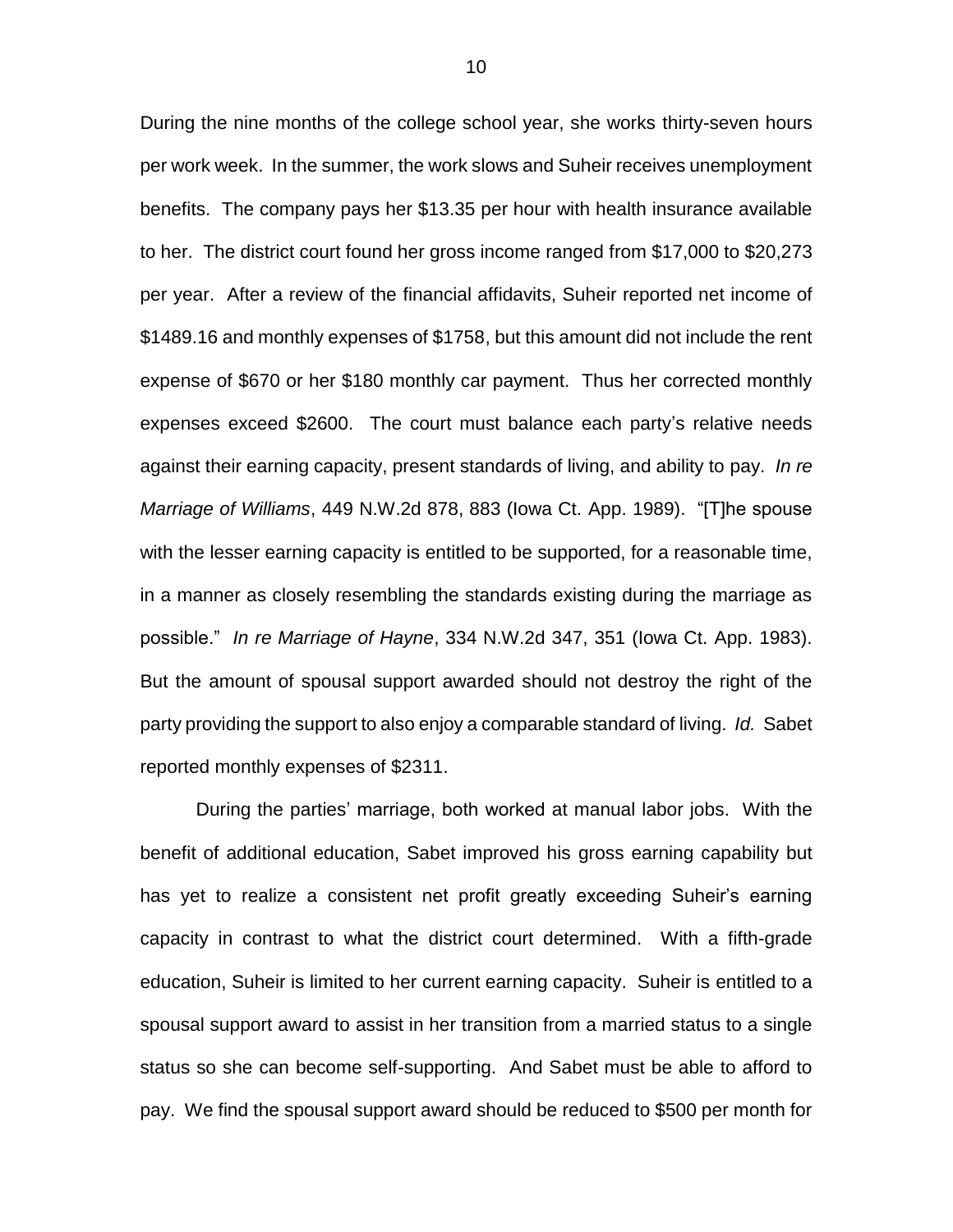a period of five years, noting the feasibility of Sabet controlling the expenses of his business in those earlier years where he recognized a more significant net profit from the trucking business.

**B. Property Award.** Iowa Code section 598.21(5) requires an equitable division of marital property in dissolution-of-marriage cases. *See also Hansen*, 733 N.W.2d at 702. This mandate requires that we first determine which property is subject to division, and then, after considering the section 598.21(5) factors, divide the property equitably. *See In re Marriage of Fennelly*, 737 N.W.2d 97, 102 (Iowa 2007). "Valuation is difficult and trial courts are given considerable leeway in resolving disputes as to valuations." *In re Marriage of Shanks*, 805 N.W.2d 175, 177 (Iowa Ct. App. 2011). "Ordinarily, a trial court's valuation will not be disturbed when it is within the range of permissible evidence." *Hansen*, 733 N.W.2d at 703. Even though our review is de novo, we generally "defer to the trial court when valuations are accompanied by supporting credibility findings or corroborating evidence." *Id.* Yet, because our review is de novo, we may make our own findings and conclusions on issues properly raised but not decided by the district court. *See Lessenger v. Lessenger*, 156 N.W.2d 845, 846 (Iowa 1968) (noting our review of an equity case is de novo where we may issue fact findings and legal conclusions on our own review as we deem proper). Stated another way, because our review is de novo, we need not determine the intent of the district court but conduct "our own review of the statutory factors relevant to an equitable distribution of marital property." *In re Marriage of Rhinehart*, 704 N.W.2d 677, 683 (Iowa 2005).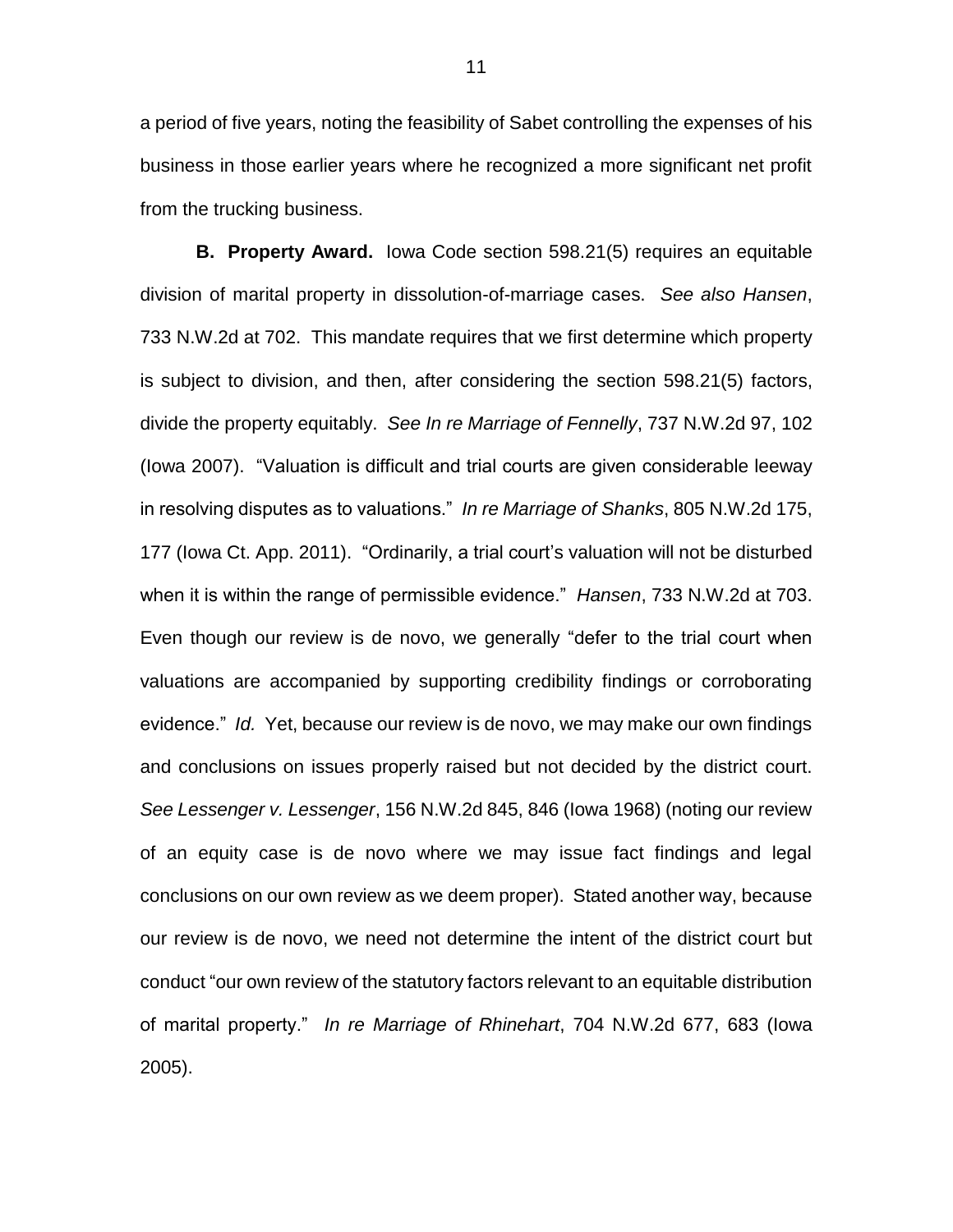At separation, Suheir and Sabet divided their personal assets. So the crux of Suheir's trial request centered on the amount of equalization payment due to her. In the financial affidavits, both parties provided values for most of the assets discussed at trial but not all. The parties also testified about asset values and debts. We note that the owner of the property "is a competent witness to testify to its market value." *Hansen*, 733 N.W.2d at 703. Yet we do not have benefit of reviewing the work product of the district court's distribution table showing a breakdown of asset values it used. With limited information available to the district court, it reasoned that a cash settlement payment of \$8350 resolved the disparity in the assets awarded between the parties.<sup>12</sup>

Frankly, the parties accumulated few assets during this marriage. We observe that the bulk of assets were the work and personal vehicles. Sabet financed a used semi-truck in early January 2019. We glean from the record that considering the debt, the new semi-truck net worth was \$9000. Sabet placed a value of \$3000 on the other non-functioning semi-truck. Then on crossexamination, Suheir agreed to those values. No one provided official valuations for any of the vehicles and only referenced purchase prices from various years of vehicle purchases. So we, as with the district court, are left to address values with that limited record. In the decree, Sabet received the 2007 Freightliner semi-truck (\$3000), the 2014 International semi-truck (\$9000), the 2004 Chrysler Sebring  $($2500)$ , the 2003 Toyota Sequoia  $($5000)$  and a 1998 F-150 pickup  $($1000).^{13}$ 

 $12$  We have no information whether assets bought after the separation were in the analysis. So we include all assets referenced at trial in our calculations.

<sup>&</sup>lt;sup>13</sup> These figures reflect net values for the most part but also reflect purchase prices of vehicles and values from the financial affidavits.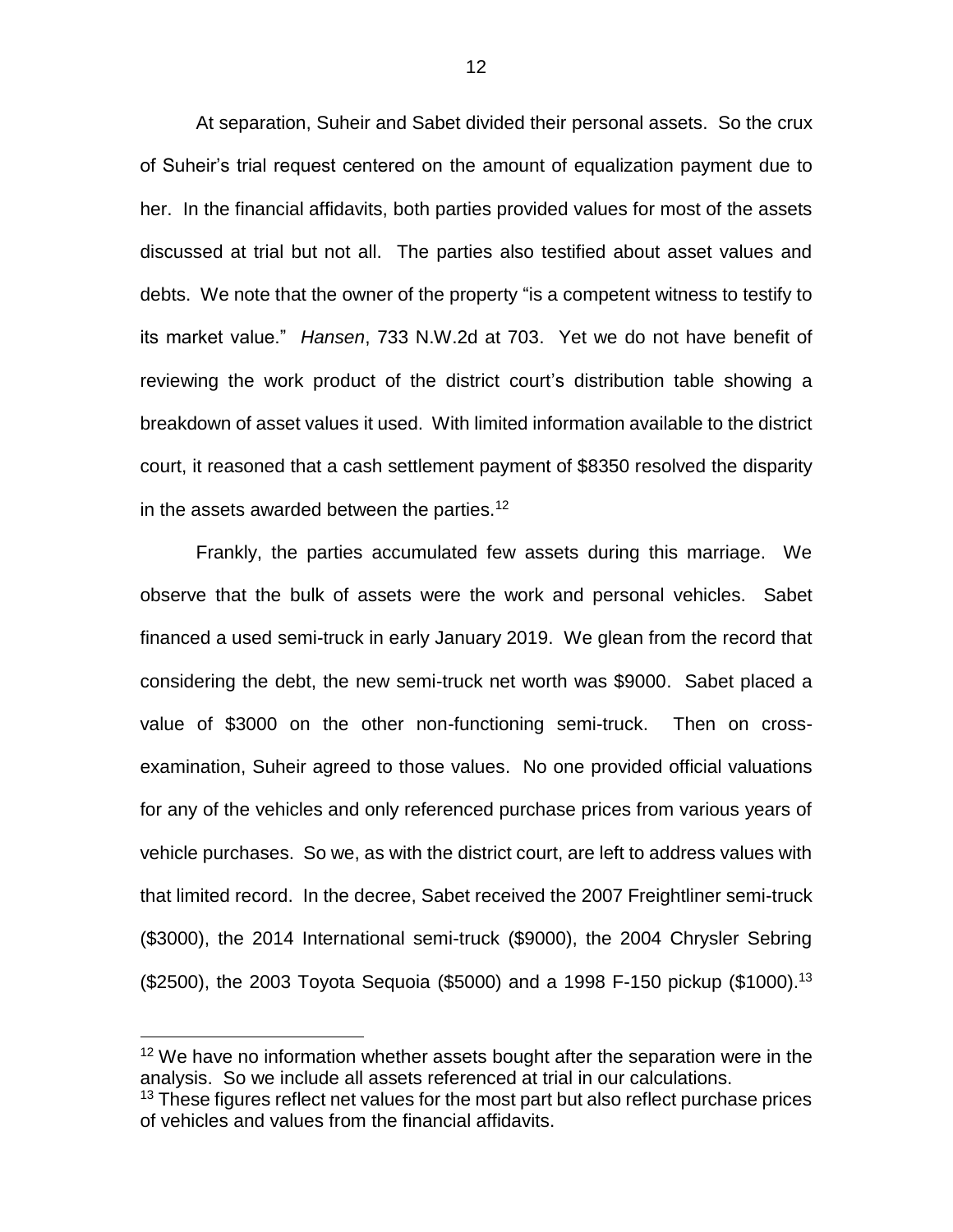Suheir was awarded the 2005 Lexus (\$3000).<sup>14</sup> Neither party held any significant cash in accounts—Suheir disclosed \$1500 in the bank and Sabet listed \$150 in his accounts.

In his brief, Sabet criticizes the district court's property award of \$8350, suggesting that the home equity should have been part of the property award to Suheir. First, the home is no longer an asset of the parties because of the forfeiture. Second, no one offered any evidence of the equity in the home, which Sabet concedes. The district court did not consider the home in the calculations, and neither do we. Without factoring in the home, we calculate Sabet's net asset award at \$21,650 and Suheir's net asset award at \$4500. If we were only to consider the net value of these assets, an equal division would require a payment to Suheir of \$8075, which is close to what the district court ordered.

Because Sabet noted a debt owed to the Internal Revenue Service (IRS) for taxes due in the years 2012 and 2013, we briefly address that liability.<sup>15</sup> The debt originated during the marriage and before the marital strife. If we assume, as the district court did, that the IRS debt is about \$15,000, Suheir might have some responsibility for the repayment as she and Sabet benefitted from the income stream in 2012 and 2013 when they bought their home on contract. As a marital

<sup>&</sup>lt;sup>14</sup> This is also a net figure and represents the down payment made on the purchase from monies Suheir received from the Sudanese community fund. Suheir contributes \$250 per month to the fund and when her turn to benefit from the contributions arose, she received \$3000. She used it to purchase a \$7000 Lexus and is making monthly payments on the loan for the remaining balance.

<sup>&</sup>lt;sup>15</sup> The record was unclear and at trial Sabet suggested the total amount owed to the federal government was \$17,557. His financial affidavit showed \$15,500 as the total delinquent tax obligation related to his 2012 and 2013 married, filing separate tax returns, his trial brief notes \$15,000 and the trial court referenced a \$15,000 tax debt attributable to Sabet.